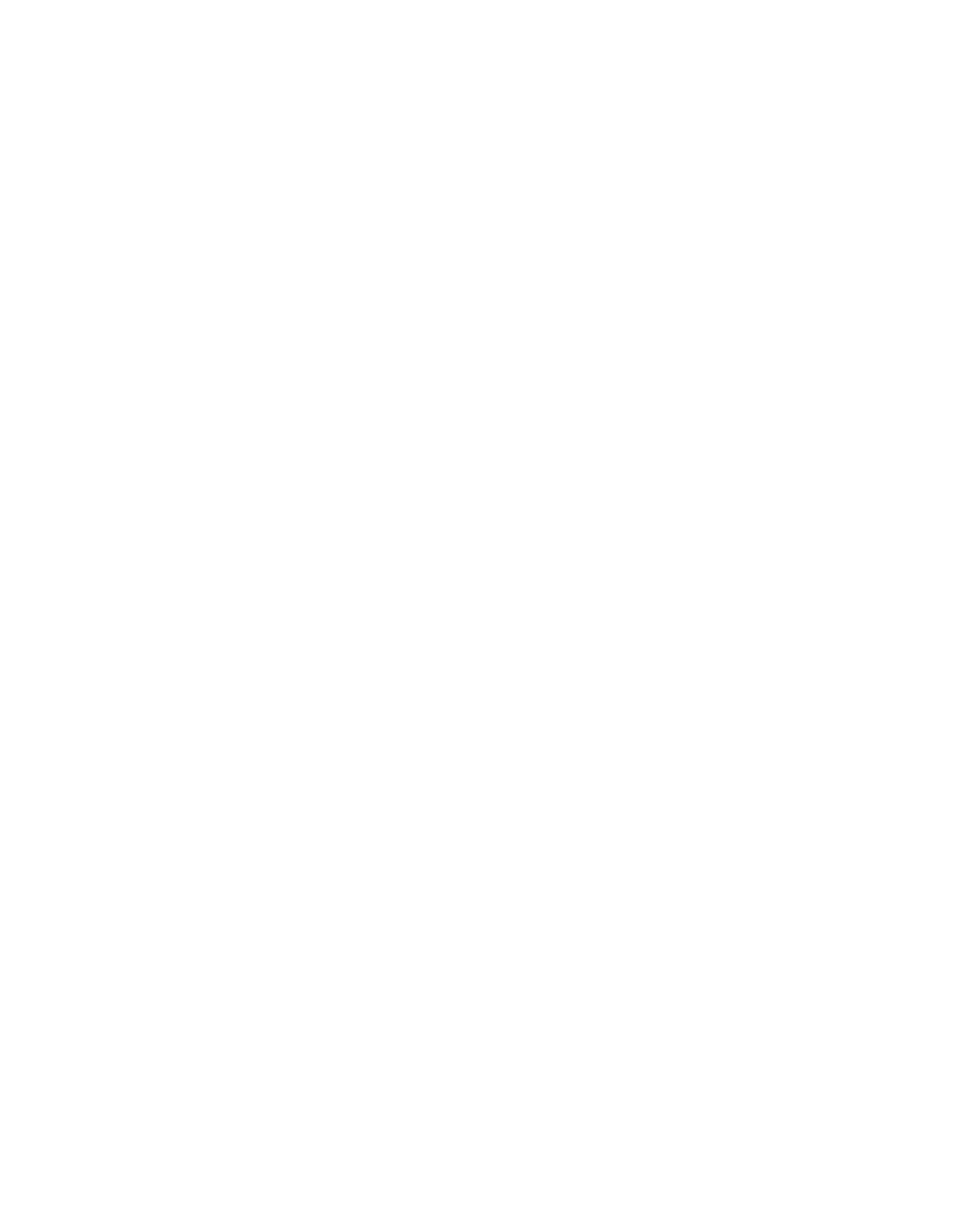

## Community

We work in a health care community where providers, health and human services agencies and organizations, governmengt departments and community volunteers work together to bring about positive change.

We work in a health care community that fosters collaboration to address expressed health needs, and builds mechanisms to embrace the unmet needs.

We work in a health care community that recognizes the value of innovative ideas, regardless of the source.

We work in a community that appreciates the efforts of The Healthcare Consortium to provide access to quality health care in whatever way we can without regard to status, race, ethnicity, national origin, religion, lifestyle or politics.

We work in a community that offers quality health care services via a community hospital, community-based physicians and health and human service organizations in a broad range of specialties, plus responsive county agencies that provide preventive and remedial solutions for residents and properties in their respective counties.

We work in a health care community that can serve as a model for other communities within New York State.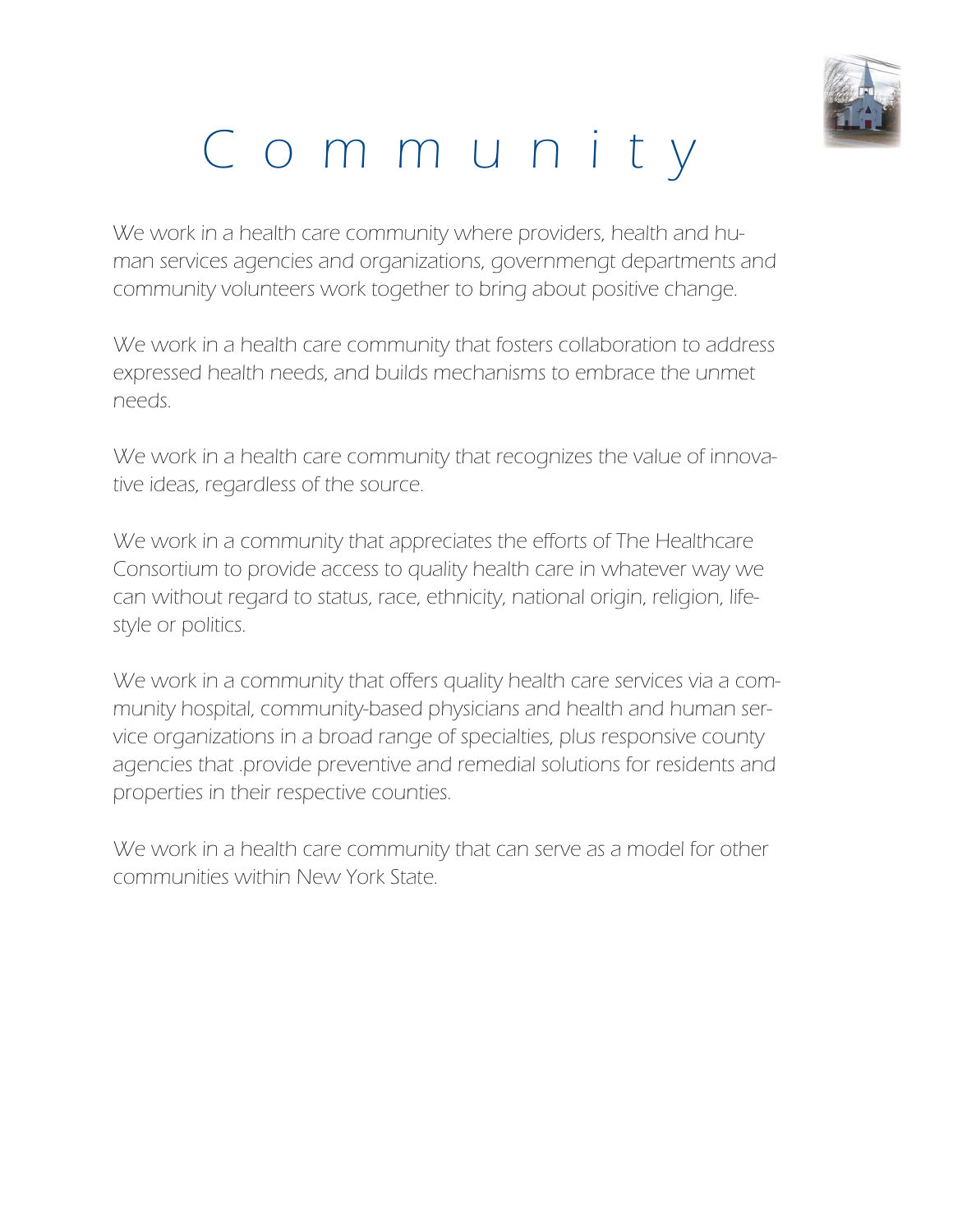

#### *MISSION*

 *The mission of the Columbia County Community Healthcare Consortium is to increase access to quality health care through collaboration, education, information and service delivery.*

#### *VALUES*

*Access to quality health care is a fundamental right of every individual.*

*Improving the health of our community occurs through the partnership of health, social service, all levels of government, and wellness organizations.*

*Individuals are primarily responsible for their own health care decisions and require information and education to fulfill their role effectively.*

*Collaboration and provision of preventive and wellness services has long term efficiencies.*

#### *VISION FOR THE FUTURE*

*Health care consumers will be well informed.*

*Low income/uninsured/underinsured individuals will have equal access to primary care, dental and vision services.*

*Transportation to health care services will be accessible to all residents.*

*Health outcomes will make significant progress towards the Healthy People 2015 goals.*

*Health care consumers will have better access to having prescriptions filled and utilized appropriately.*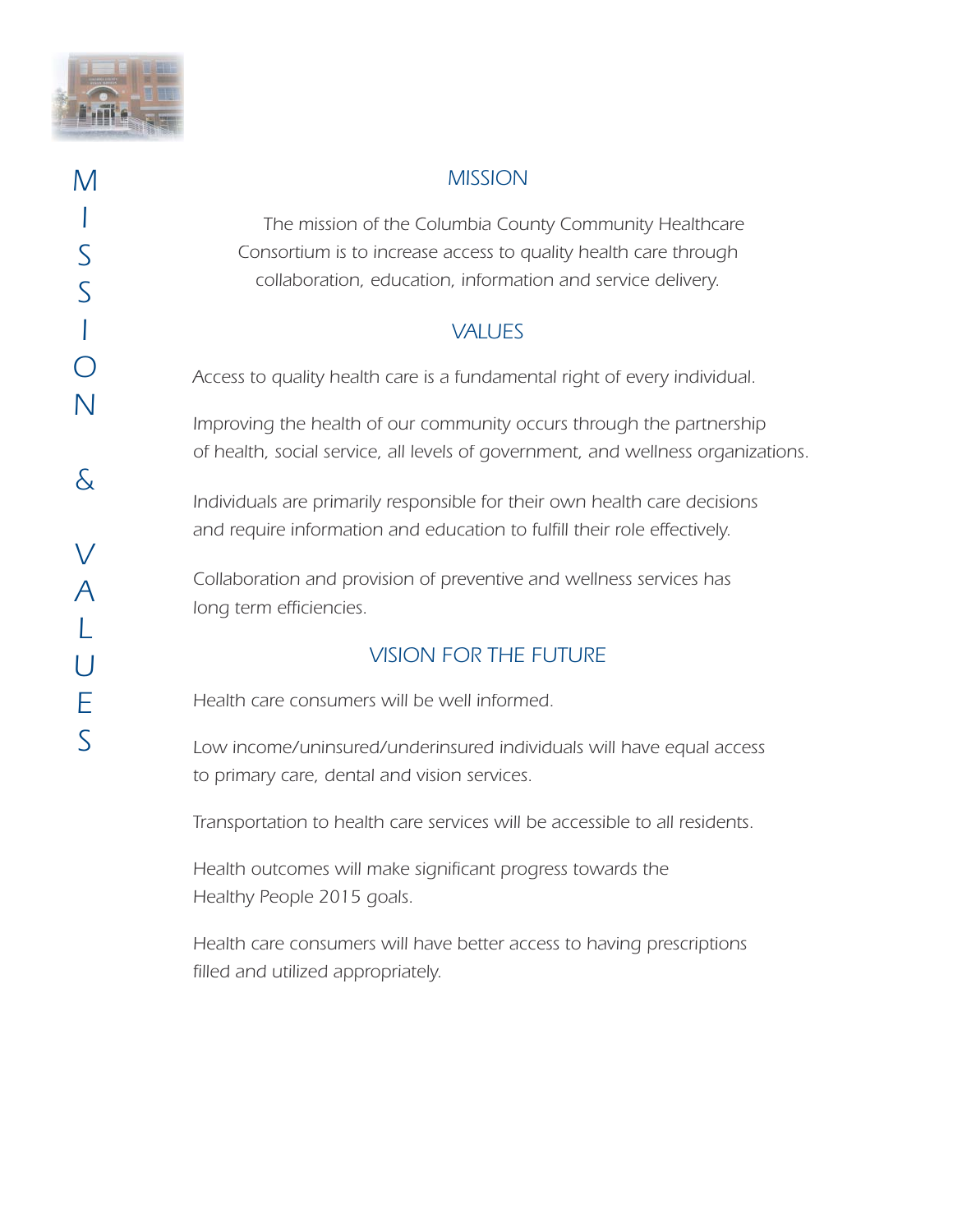

## *Officers*

*Jeffrey Rovitz, Executive Director PRESIDENT Mental Health Association of Columbia-Greene Counties*

*Anne Zittell, RN, Retired VICE PRESIDENT*

*Kenneth Stall, CEO NYSARC Columbia County TREASURER*

*Linda Earley, 4H Youth Leader SECRETARYCornell Cooperative Extension of Columbia County*

## *Directors*

*Theresa Lux, Executive Director Catholic Charities of Columbia & Greene Counties*

*Ed Cross, Supervisor Columbia County Board of Supervisors*

*Nancy Winch, Director Columbia County Dept of Health*

*Michael Cole, Director Columbia County Dept of Human Services*

*Paul Mossman, Commissioner Columbia County Dept of Social Services*

*PJ Keeler, Coordinator Columbia County Emergency Medical Services*

*Kary Jablonka, Administrator Columbia County Office for the Aging*

*Thomas Wright, Research Director Columbia-Greene Community College*

*Leitha Pierro, Vice President Columbia Memorial Hospital*

*Tina Sharpe, Executive Director Columbia Opportunities, Inc*

*Jason Wertheim, Executive Director The Community Hospice*

*Joann Siry, Director The EDDY Visiting Nurse Assn*

*Dr. Karyn Dornemann, DC Hudson Chiropractic*

*Rev. James Slater, St. Luke's Pastor Ichabod Crane Clergy Assn*

*Lisa Evans, Director Interim Health Care*

*Norma Shook, Medical Specialist NYS Office of Managed Care*

*Arthur Proper, Administrator Pine Haven Nursing & Rehab Ctr*

*Laura Murray, ACSW, President Present Help*

*Beth Schuster, Executive Director Twin County Recovery Services*

*Toni Strattman, AVP, Patient Services Upper Hudson Planned Parenthood*

*Dr Stephen Krizar, MD*

*Dr. Bernard Mehl, DPS*

*Dr. Bruce Pinkernell, MD*

*Arthur Koweek, Consumer*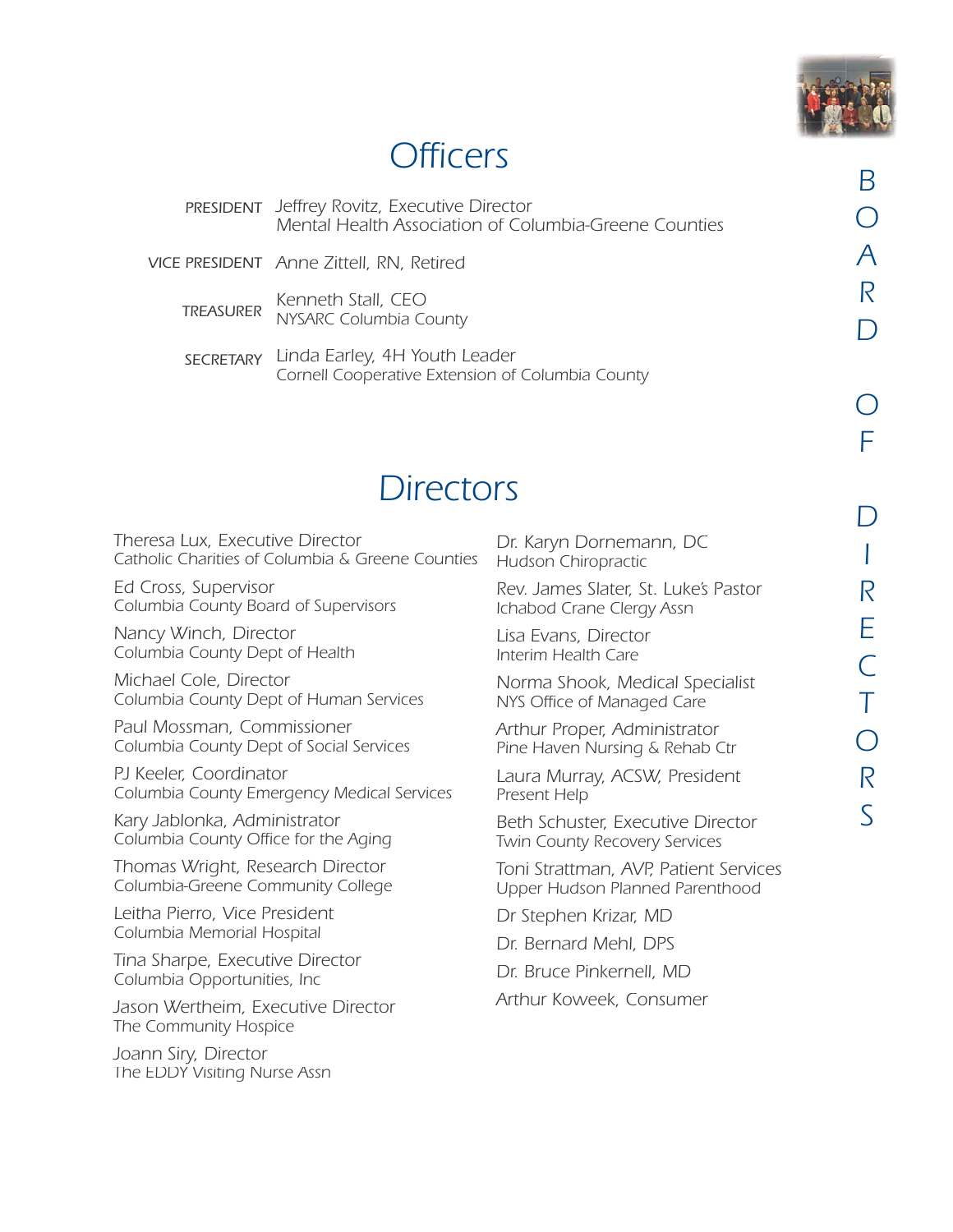

*This year marks the 12th year that the Healthcare Consortium has provided vital services to the residents of the area. It interconnects with a whole host of service providers to encourage a synthesis of dynamic coordination to better meet the needs of the citizens residing in the catchment area. The Consortium advocates strongly for the needs of healthcare consumers. This was a particularly stressful year due to the consequences of a dire NYS budget. The agency's ability to accomplish so much with so few resources speaks to the incredible work of its staff, the dedication of its board of directors, and the support it receives from the community.* 

*A few exciting initiatives began this year. The agency started the NY Connects Information and Referral Service. The Kids in Motion partnership with the City of Hudson resulted in crosswalks and signage that makes it safer for pedestrians. The CARTS Program contracted with Senior Whole Health to provide transportation for their subscribers. The Rip Van Winkle Tobacco-Free Action successfully converted 23 town parks to smoke-free areas. We were proud to receive commendation from the Greene County legislature for the Cancer Services Program. The Consortium implemented Continuous Quality Improvement Program. On-going services remained strong. Toward the end of the year we learned of our successful grant to the Dyson Foundation to staff the Prescription Access Plan. These accomplishments are remarkable given the state of the State, which resulted in some funding cuts, delayed signing of state contracts, and delayed payment of existing contracts.*

*We know that next year will be stressful as New York State and the nation struggle* with huge budget deficits. Additional cuts are anticipated and grant funding will *become more competitive. Despite these hurdles, I am convinced that the spirit and good work of the Consortium will see us through, and that we will remain a dynamic community force thanks to the extraordinary leadership of Diane Franzman, the work ethic of the staff, the commitment of the full board of directors, and the support of our elected officials.*



*Jeffrey Rovitz, MS, CRC, LMHC President*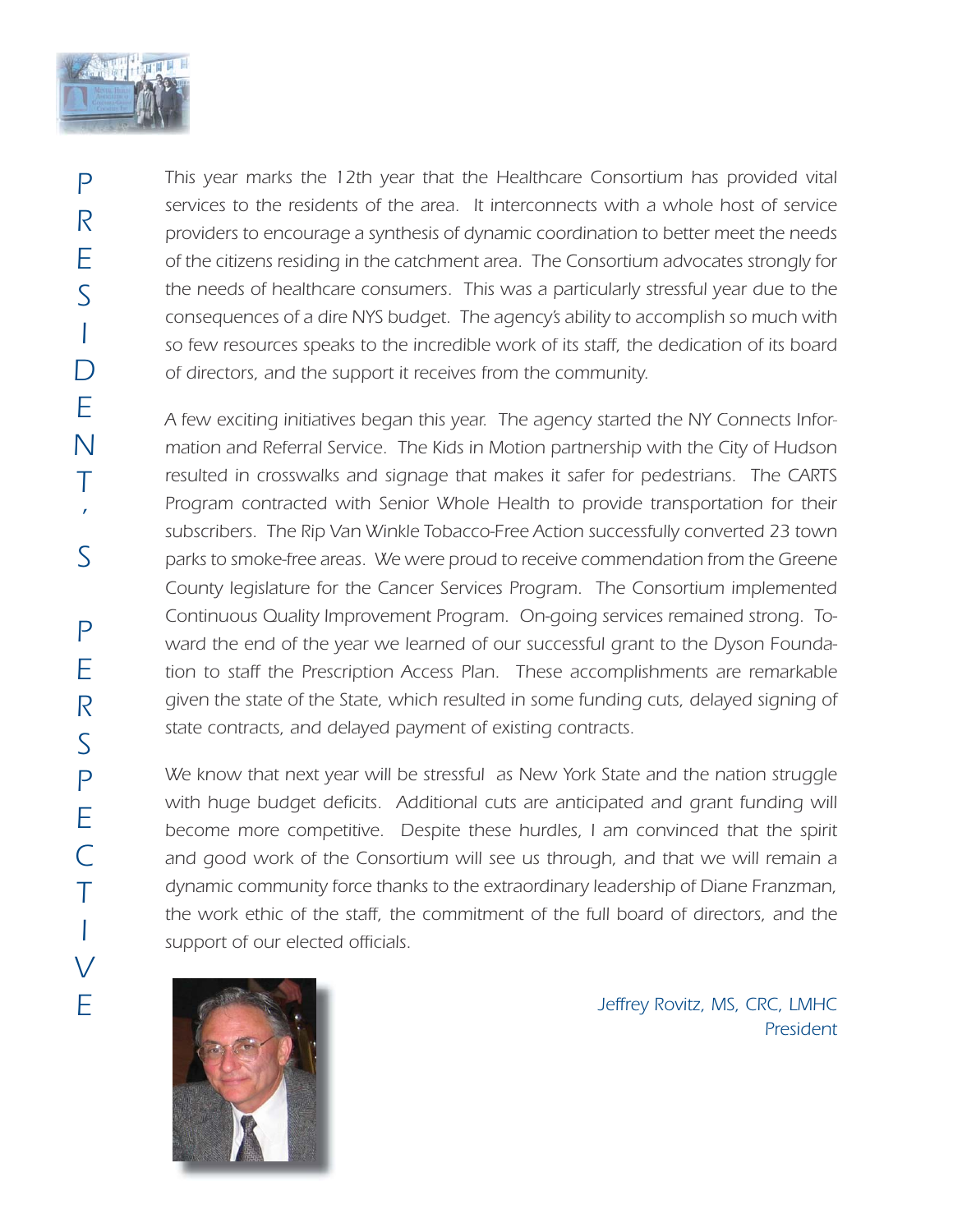

 *I am not going to say this has been an easy year. In fact 2010 has proven to be one of the most challenging years our organization has faced. Yet, even under the stress of late payments, cuts in funding, working with no advance funds, and the uncertainty of programs being refunded, we have met this challenge. Our organization has remained solvent, our staff remains dedicated to our mission, our community supports our efforts, and our elected officials support our work.*

 *As we begin 2011, we know that this year will present even more challenges, yet I am optimistic that we will continue to facilitate partnerships and increase access to quality health care services.*

*Like all rural health networks, our committees adopt an annual plan, strategize on how we will address the needs, and implement activities that will have qualitative and quantifiable results. In the past eleven years that I have been here, there has never been a year that we have not had to respond to an emerging need that no one had identified, or change course due to funding opportunities, or cut backs.*

*Our Board, committee members, and employees have the ability to embrace change and see it as an opportunity. Perhaps it is this "can do" attitude that has allowed our network to be successful in meeting the needs of the community.*

*As we look to the future, we plan to build on our existing services and meet the new challenges that we know we will face in the months to come. With a dedicated Board, supportive community, and an incredibly hard working staff, I know we will be up to the challenge.*

*Diane Franzman Executive Director* 

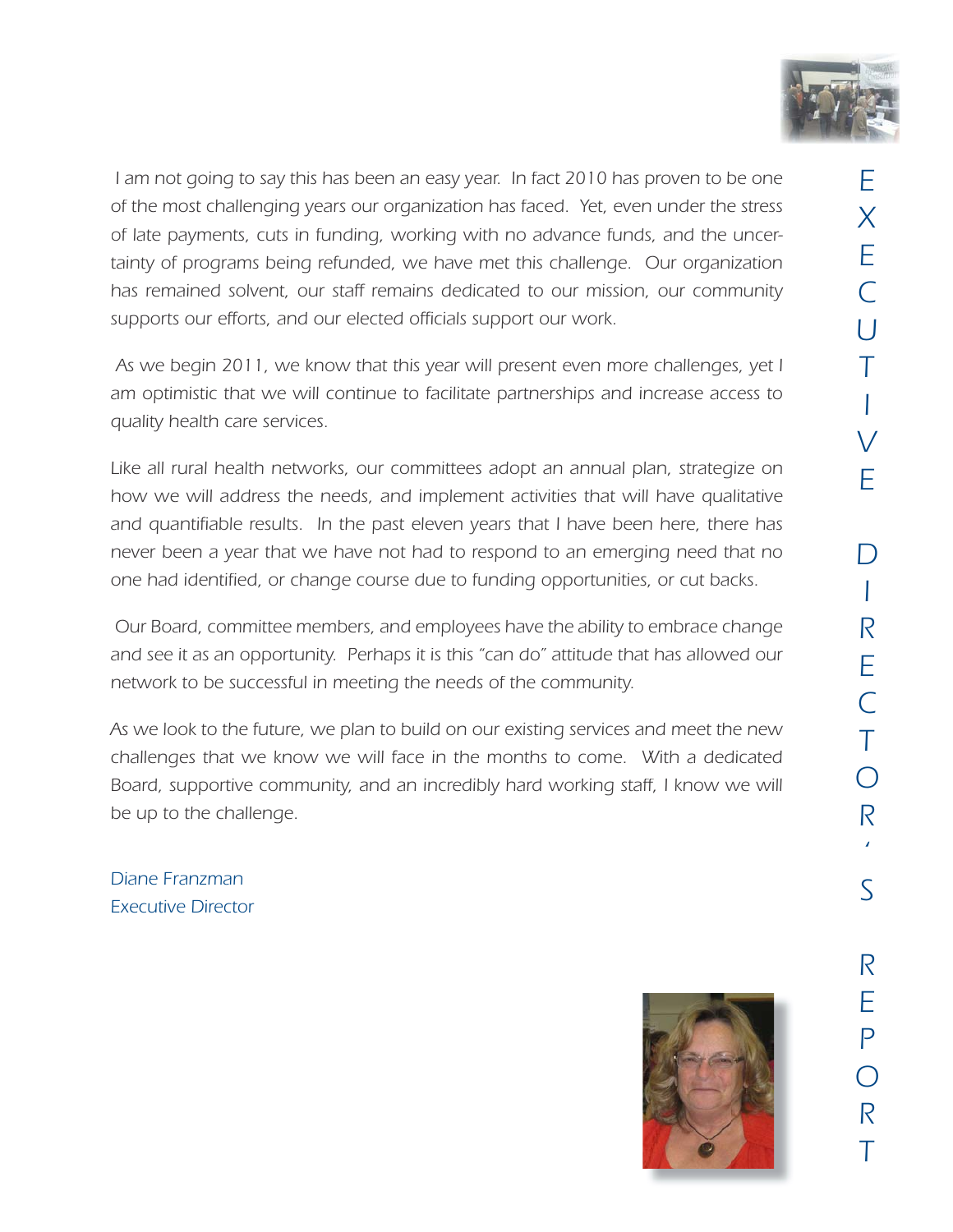

## *EMPLOYEE TITLE SINCE*

*S T A F F*

| <b>Betty Foss</b>          | <b>Executive Assistant</b>        | 1998 |
|----------------------------|-----------------------------------|------|
| Robert Usis                | <b>Communications Manager</b>     | 1998 |
| Diane Franzman             | <b>Executive Director</b>         | 1999 |
| Gina Armstrong             | Deputy Director                   | 2000 |
| Dave Kibler                | <b>Driver</b>                     | 2000 |
| Sherry Salvatore           | <b>Transportation Specialist</b>  | 2001 |
| Darcy Connor               | Case Manager                      | 2001 |
| Roger Marvin               | <b>Driver</b>                     | 2001 |
| George Atkinson            | <b>Driver</b>                     | 2002 |
| Karen dePeyster            | Program Director                  | 2002 |
| Kathy Houston              | Data Manager                      | 2003 |
| Roger Dooley               | <b>Driver</b>                     | 2005 |
| Lisa Thomas                | Senior Program Director           | 2005 |
| Stephanie Nedwick          | Media Specialast                  | 2005 |
| <b>Bob LaCasse</b>         | <b>Driver</b>                     | 2006 |
| Margo Potrzeba             | Program Coordinator               | 2006 |
| Paul Knott                 | <b>Transportation Coordinator</b> | 2007 |
| Jim Van Deusen             | <b>Driver</b>                     | 2007 |
| Rachel VanDenburgh         | <b>Enrollment Counselor</b>       | 2007 |
| Ruth Gutman                | Community Advocate                | 2007 |
| <b>Bill Hunt</b>           | <b>Driver</b>                     | 2008 |
| Jeanette Neven             | <b>Fiscal Coordinator</b>         | 2008 |
| Lisa Heintz                | <b>Communications Coordinator</b> | 2008 |
| <b>Bob Delaney</b>         | <b>Driver</b>                     | 2008 |
| Anthony Kellar             | <b>Driver</b>                     | 2008 |
| Lynn Sanders               | <b>Outreach Coordinator</b>       | 2008 |
| <b>Christine Blass</b>     | Receptionist                      | 2008 |
| Danny Yakman               | <b>Driver</b>                     | 2008 |
| Kari Rieser                | Program Coordinator               | 2009 |
| Dodie Rollins              | <b>Enrollment Counselor</b>       | 2009 |
| Marian Hannah              | Receptionist                      | 2009 |
| Lynda Scheer               | Program Coordinator               | 2009 |
| Renee Weigelt-Schermerhorn | <b>Accounting Clerk</b>           | 2009 |
| James Funk                 | <b>Transportation Dispatcher</b>  | 2010 |
|                            |                                   |      |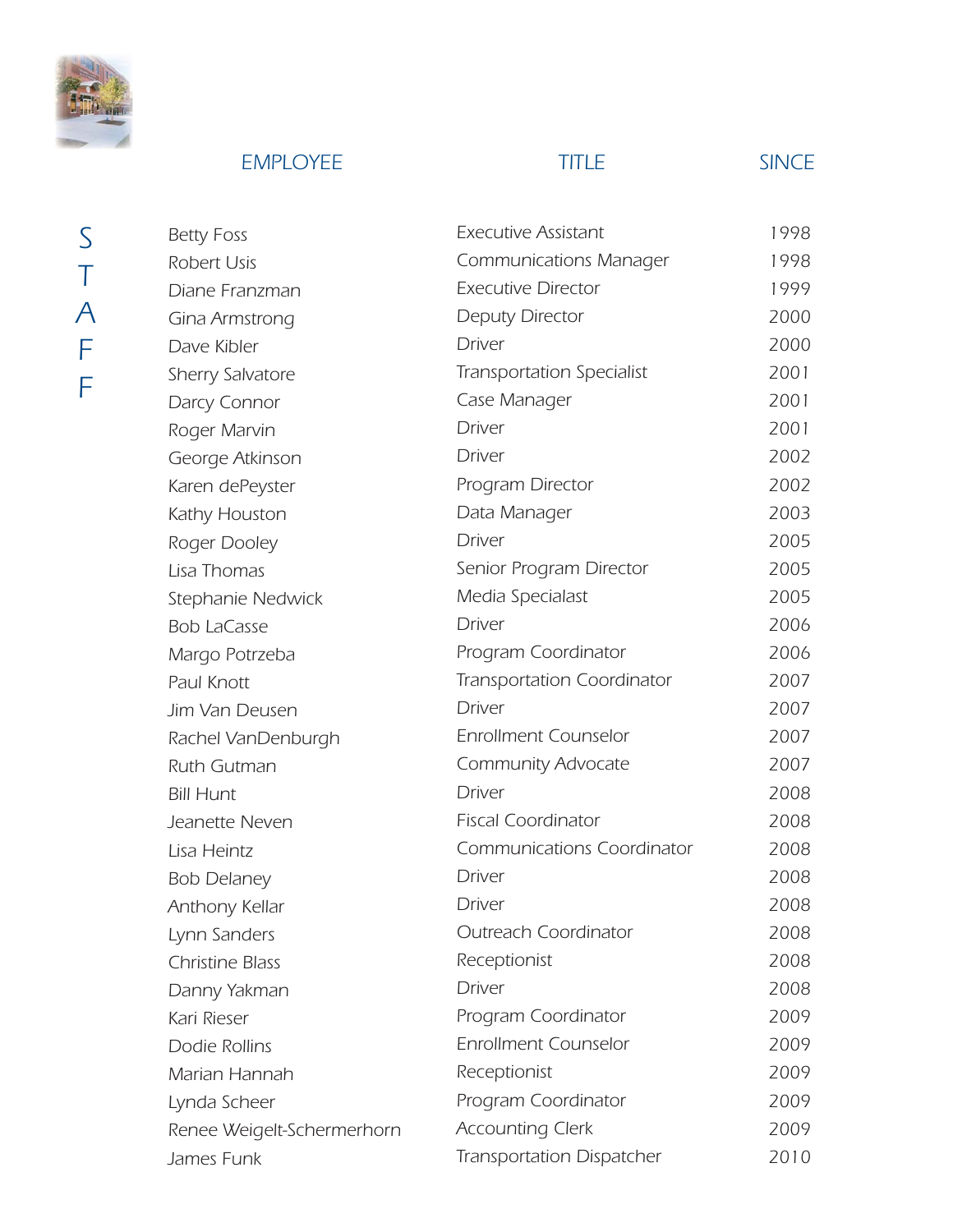

## *CANCER SERVICES PROGRAM*

*The Healthcare Consortium has administered the program since 2001. Funding from the New York State Department of Health supports program administration and patient services for uninsured women age 40 -64 and men age 50 – 64.*

#### *Vital Services for the Uninsured*

- *368 uninsured men and women used the Cancer Services Program this year to complete their cancer screenings*
- *924 mammograms, clinical breast exams, cervical and colorectal screening and follow up services were provided at no cost to the CSP client*
- *91 people required follow up and diagnostic procedures and received case management services by CSP staff. This comprehensive service includes scheduling appointments, education about available care options, addressing barriers, emotional support and referrals to other community resources that may be needed.*
- *Our case manager supported two women through all stages of their experience with breast and cervical cancer*
- *Five people received treatment for adenomatous polyps, a precursor to colon cancer. Without treatment these pre cancerous polyps could lead to invasive colon cancer in the future.*

#### *Community Partners*

*Community support and involvement is vital to connecting uninsured Greene and Columbia County residents to these important healthcare services.*

- *• 47 local partner providers are paid for allowable services by the Cancer Services Program*
- *• 30 community partners help staff conduct outreach activities that inform the public about the program*
- *• Community partners also organize annual fundraising events for the Community Cancer Fund. \$25,000 was raised to help our neighbors*



*in 2010. This fund, administered by the Healthcare Consortium since 2004, provides financial assistance to our uninsured clients that need diagnostic services not covered by the Cancer Services Program. It also helps individuals with cancer who are experiencing a financial hardship because of their illness, to pay*

 *for things such as co-payments, living expenses and transportation.* 

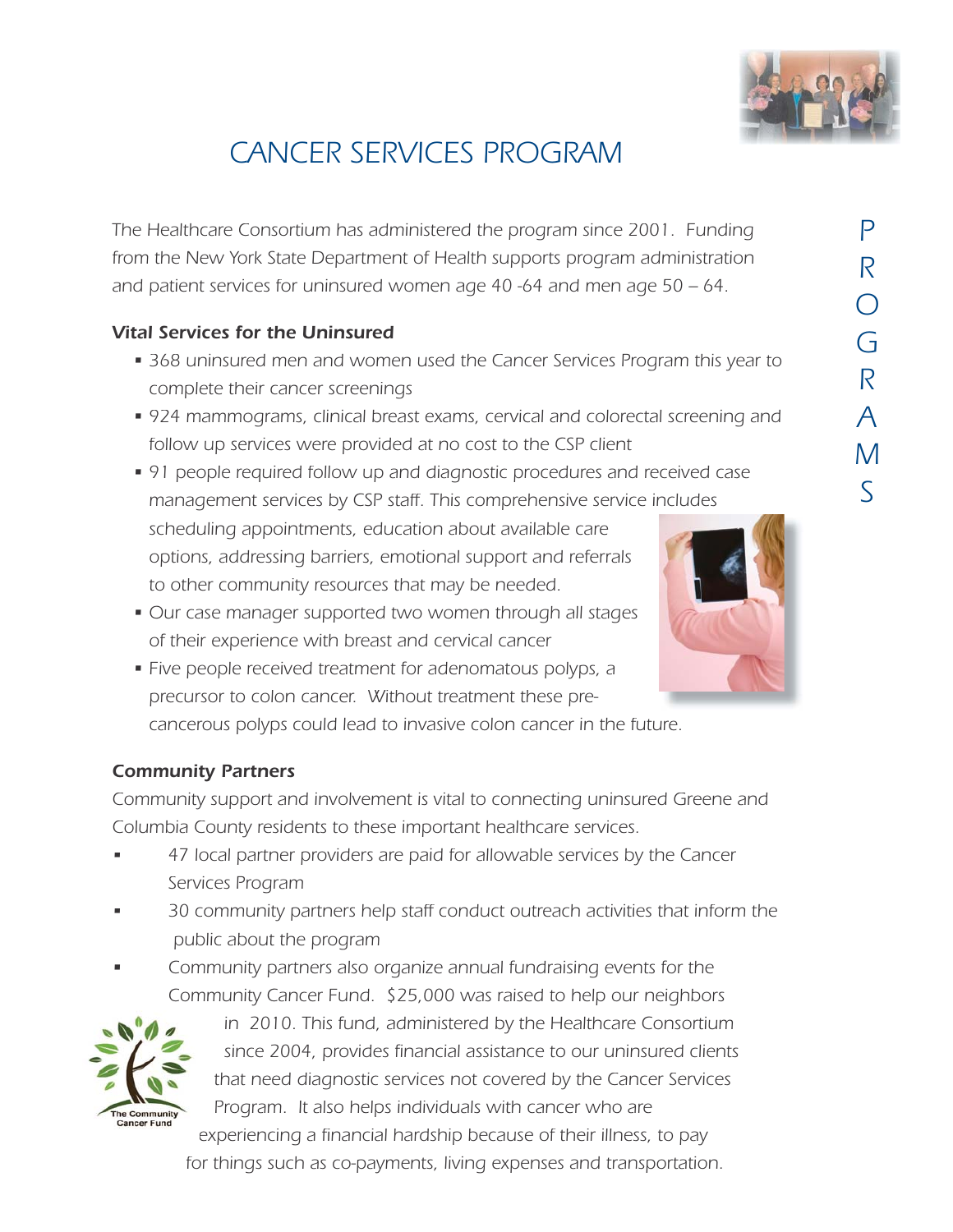

## *C.A.R.T.S. MEDICAL TRANSPORTATION SERVICE*

*P R O G R A M S*

*The C.A.R.T.S. Medical Transportation Service has been transporting Columbia County residents who lack transportation to and from their health-related appointments since 1999. This door-to-door service is staffed by 2 schedulers/dispatchers and 10 part-time drivers. Rides are provided on a pre-scheduled basis. New clients numbered 202 in 2010, and 702 individual clients were provided 8603 trips during the year*

*C.A.R.T.S. Medical Transportation Service is a certified Medicaid provider subcontracted by Columbia County DSS. Medicaid transports represent 69% of total trips during the year. Yet the vast majority of our clients are age 60 plus, many of whom do not or cannot drive, as depicted in the chart below.*



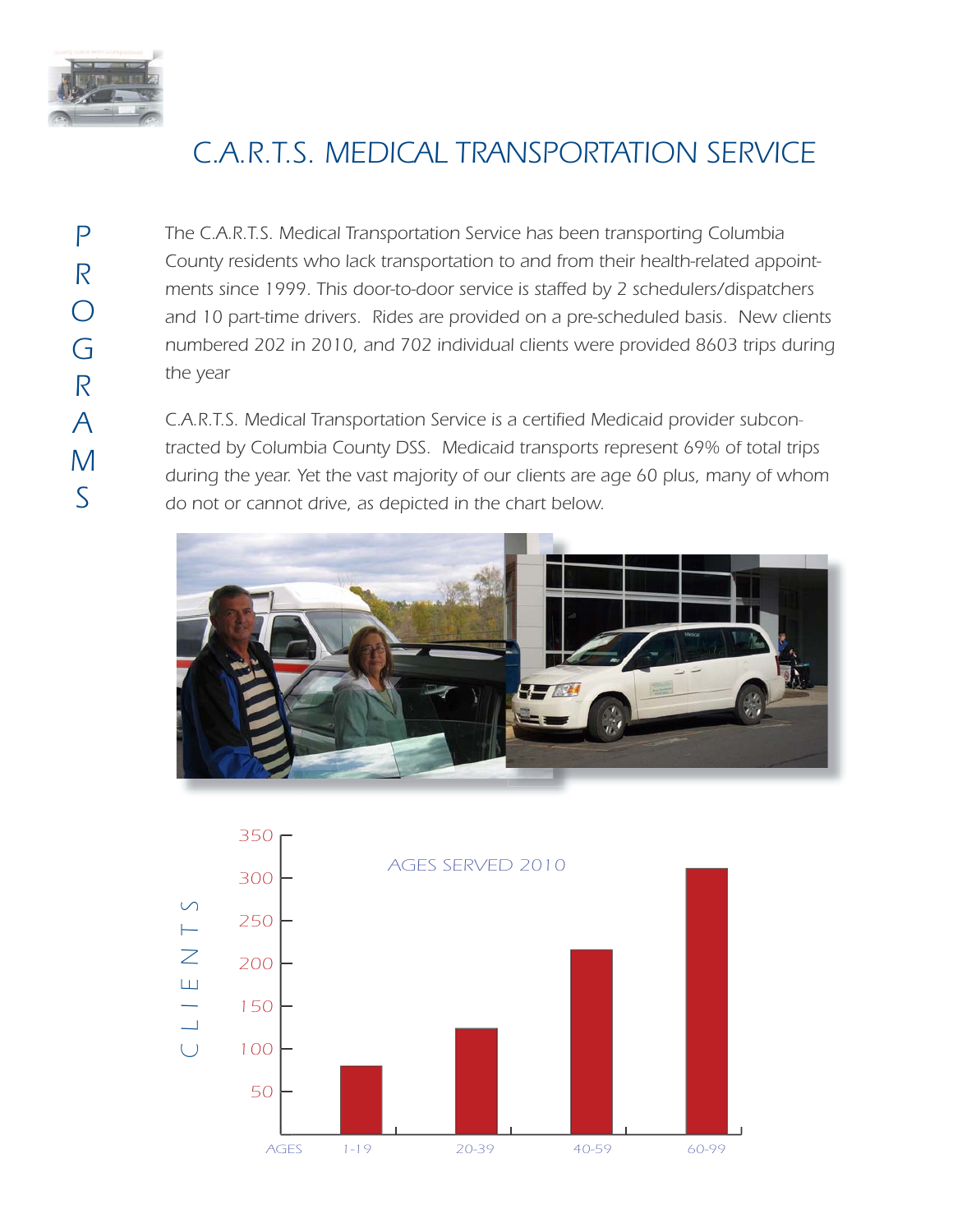

## *RIP VAN WINKLE TOBACCO-FREE ACTION*

#### *Reduce Visibility of Tobacco Advertising & Product Displays*

*For the past 2 years, RVW has been leading the communication with Hannaford Supermarket corporate headquarters in Maine, with the goal of having tobacco products covered or kept out of sight in all stores. In June Hannaford agreed to alter the tobacco kiosks that are in the majority of their stores with solid panels replacing the glass display cases. We continue to negotiate for changes to the upright displays such as the ones found in the Valatie Hannaford.*

*RVW is also involved in the statewide campaign to raise public awareness about the influence of "power wall" tobacco displays, with the ultimate goal of a legal ban in stores open to children. We are partnering with SADD chapters in area schools because we no longer have "Reality Check" in our counties.*

#### *Smoke-free Rental Housing*

*RVW has been advocating with owners of rental property to make whole buildings "non-smoking" as part of the lease. To date 20 properties ranging from 6 to 56 units have adopted a non-smoking policy.*

#### *Tobacco-Free Outdoor Air*

*As a result of advocacy and outreach to business owners and town and village officials, there are over 50 businesses that restrict outdoor smoking and 15 towns and villages that do not permit smoking in a total of 23 parks in Columbia & Greene Counties.* 

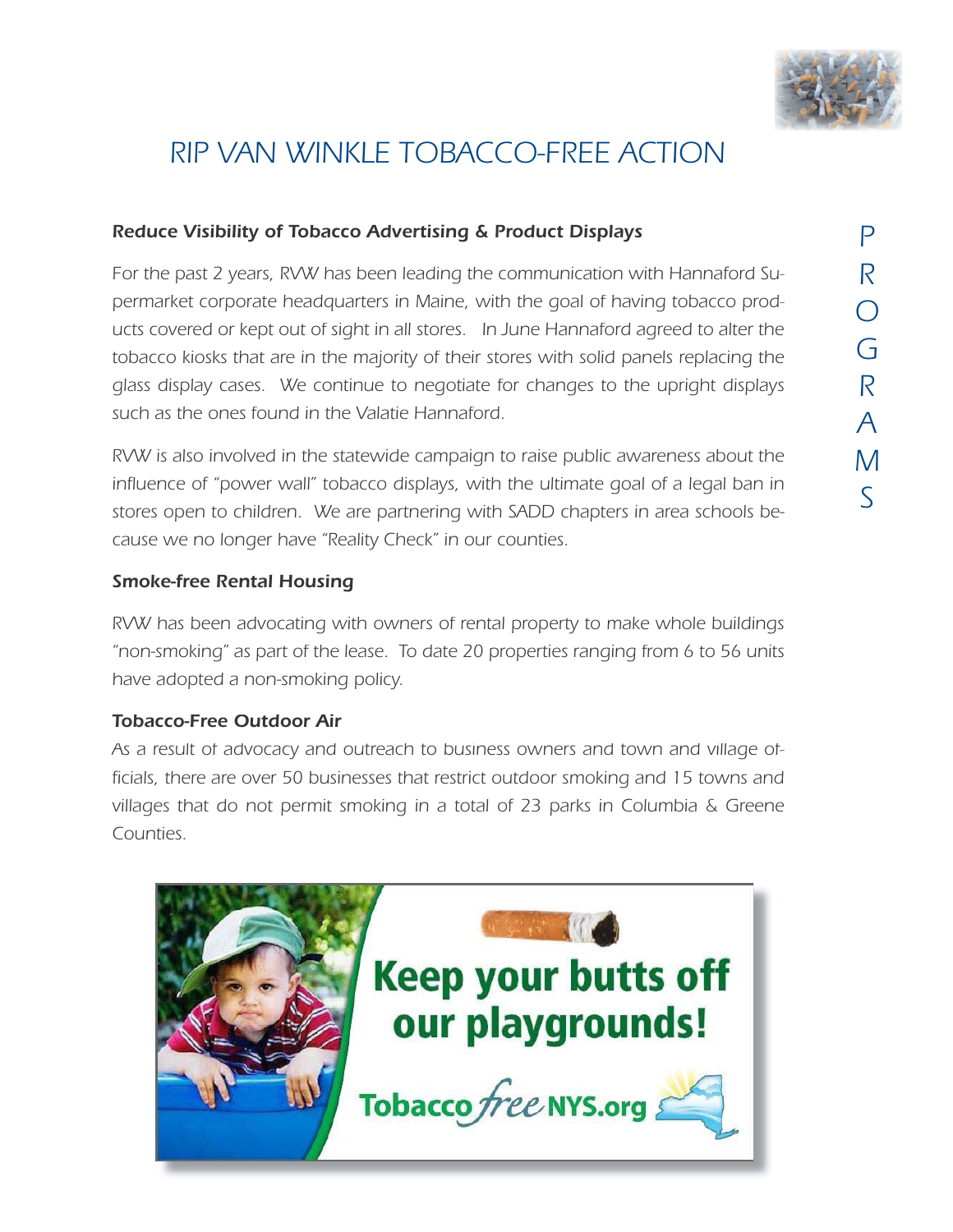

## *FACILITATED ENROLLMENT PROGRAM*

*P R O G R A M S*

*The Columbia-Greene Facilitated Enrollment Program (Covering the Uninsured) gives qualifying people access to affordable health insurance through Child Health Plus, Family Health Plus and Medicaid Managed Care plans.*

*Covering the Uninsured helped 1531 Columbia and Greene County residents obtain health insurance in 2010. Of these, 1123 were children who have been enrolled in either Child Health Plus or Medicaid, depending on eligibility.*



*This program has consistently received walk-in*

*traffic since moving into the Columbia County Human Services Building in 2005. Overall the number of referrals for insurance rose 3.25% to 3118 in 2010.*

### *ENROLLMENT TRACKING 2003 - 2010*

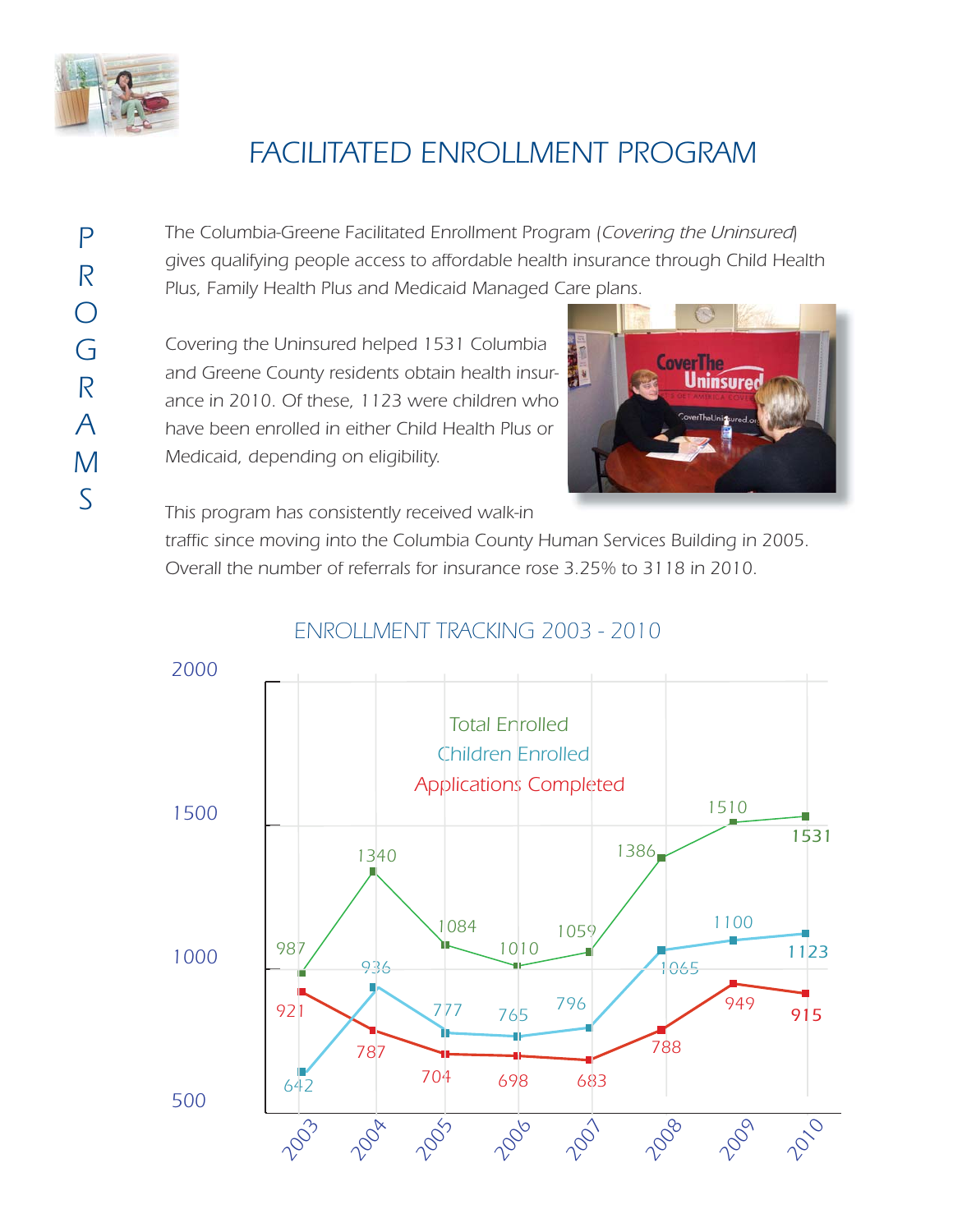

## *KIDS IN MOTION*

*Kids in Motion is a Childhood Obesity Prevention Program funded through a grant from the New York State Department of Health. We work with schools and communities in Columbia County to achieve our mission of facilitating policies and environmental changes in Columbia County to promote healthy lifestyle choices for kids in grades K-8.*

#### *Afterschool Programs*

*This year we funded 5 afterschool programs that would otherwise not exist including a walking and running club, a 6 week swim and gym program and Ballroom dance club. We are also working diligently to make the streets of Hudson safer for families to get out and walk together by creating a 1 and 2 mile walking loop that includes new crosswalks and pedestrian markers.*

#### *Farm to School*

*We are working on the Columbia County Farm to School program that provides kids with farm fresh local produce in their school cafeterias and sponsors educational field trips to the farm for many 2nd and 3rd grade classes.*

#### *National Safe Routes to School*



*We have also sponsored the "Walking School Bus" program at John. L. Edwards Elementary School, which is a program of the National Safe Routes to School program that encourages kids to walk and bike to school. 35 kids are now walking to school with adult volunteers once a week and we are adding new kids every week.*

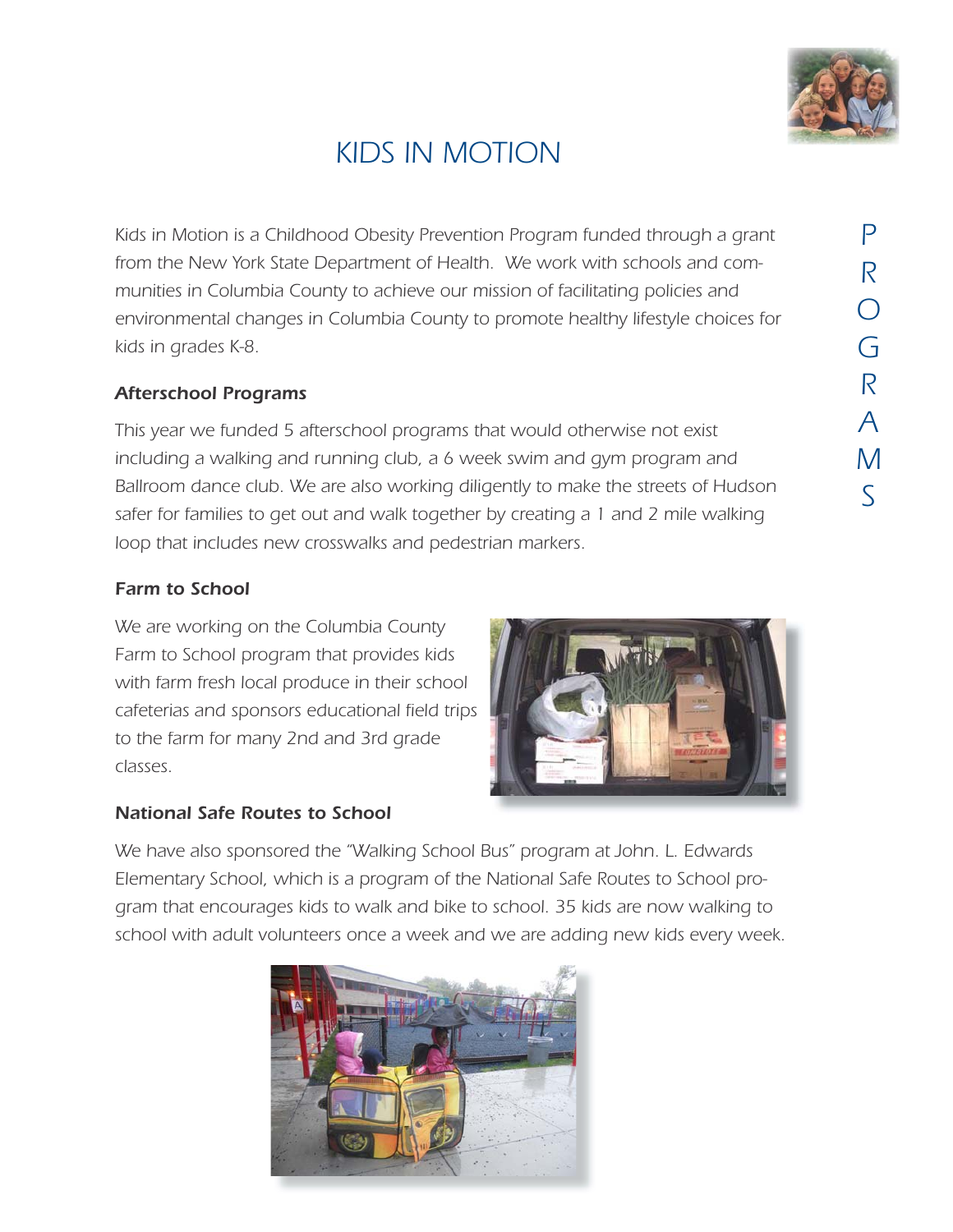

*P*

*R*

*O*

*G*

*R*

*A*

*M*

*S*

## *NY CONNECTS, COLUMBIA COUNTY*

*NY Connects, Columbia County is trusted resource in the community that provides free information and assistance on available long term care services. NY Connects, Columbia County is endorsed and supported by the New York State Office for the Aging in collaboration with the New York State Department of Health and is coordinated by The Healthcare Consortium.*



*The program has worked closely this year with many agencies to help coordinate and deliver the care and services needed for long term care consumers. We have been able to break down the barriers between agencies and service providers by increasing communication among all partners. Clients who need in depth and ongoing long term care services have benefited from this team approach.*

*The Long Term Care Council, chaired by Columbia County Department of Social Services and Office for the Aging, has*

*met quarterly and had serious discussions concerning the continued gaps in services available to Columbia County residents. Sub committees have been created to focus on such issues as appropriate hospital discharge planning, inadequate workforce training for home healthcare aides, and transportation.*

*NY Connects, Columbia County provides information on services currently available, such as home care, personal care, transportation, home delivered meals, therapy*

*visits, respite and palliative care, counseling and support, housing options, and more. The program provides referrals to agencies that may help in the care of a county resident. NY Connects, Columbia County does not provide direct services or financial support. The program provides assistance in obtaining services. An initial general assessment of needs will help determine appropriate referrals.*

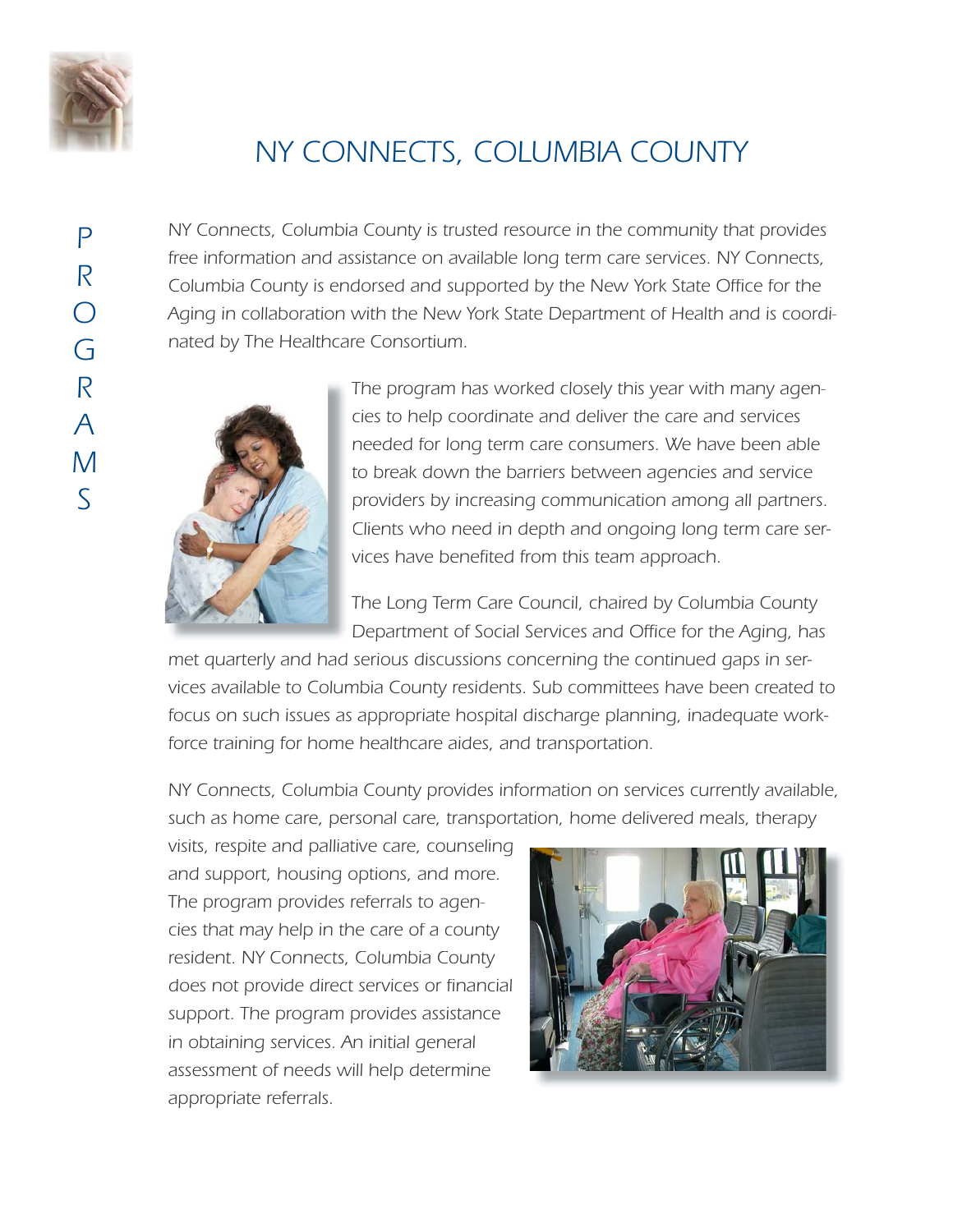

## *PRESCRIPTION ACCESS*

*The Prescription Access Assistance program is available to all Columbia County residents. This program provides uninsured and some minimally insured residents*

*access to prescription medications at low cost or no cost directly from the pharmaceutical companies. Funding is also available from the Foundation for Community Health, based in Sharon CT., for residents of the towns of Ancram and Copake. That funding alone helped fifteen town residents receive over 40 prescription meds each month. Inclusively, the Prescription Access Program has helped over one hundred forty residents access over 2000 prescriptions in 2010. An expansion of the program into Greene County and northern Dutchess County will take place in 2011.*





## *SPEAKERS BUREAU*

7*he health-education Speakers Bureau coordinates professional presentations by experts in their respective fields to private and public organizations, schools, and fraternal and civic groups both large and small. In 2010, 8 presentations were given covering the following topics: Vision Loss, The Healthcare Consortium & Services Available to our Community, Domestic Violence-Verbal & Sexual Abuse, Fire Safety, Stress Management & The Power of Breath, Fire Safety in Your Home, and Domestic Violence 101.*

## *www.columbiahealthnet.org*

*24/7 access of local, regional and state health resources, calendar of events and program information on the Healthcare Consortium website. The web site attracted 42,449 visitors in 2010.*



## *P R O G R A M S*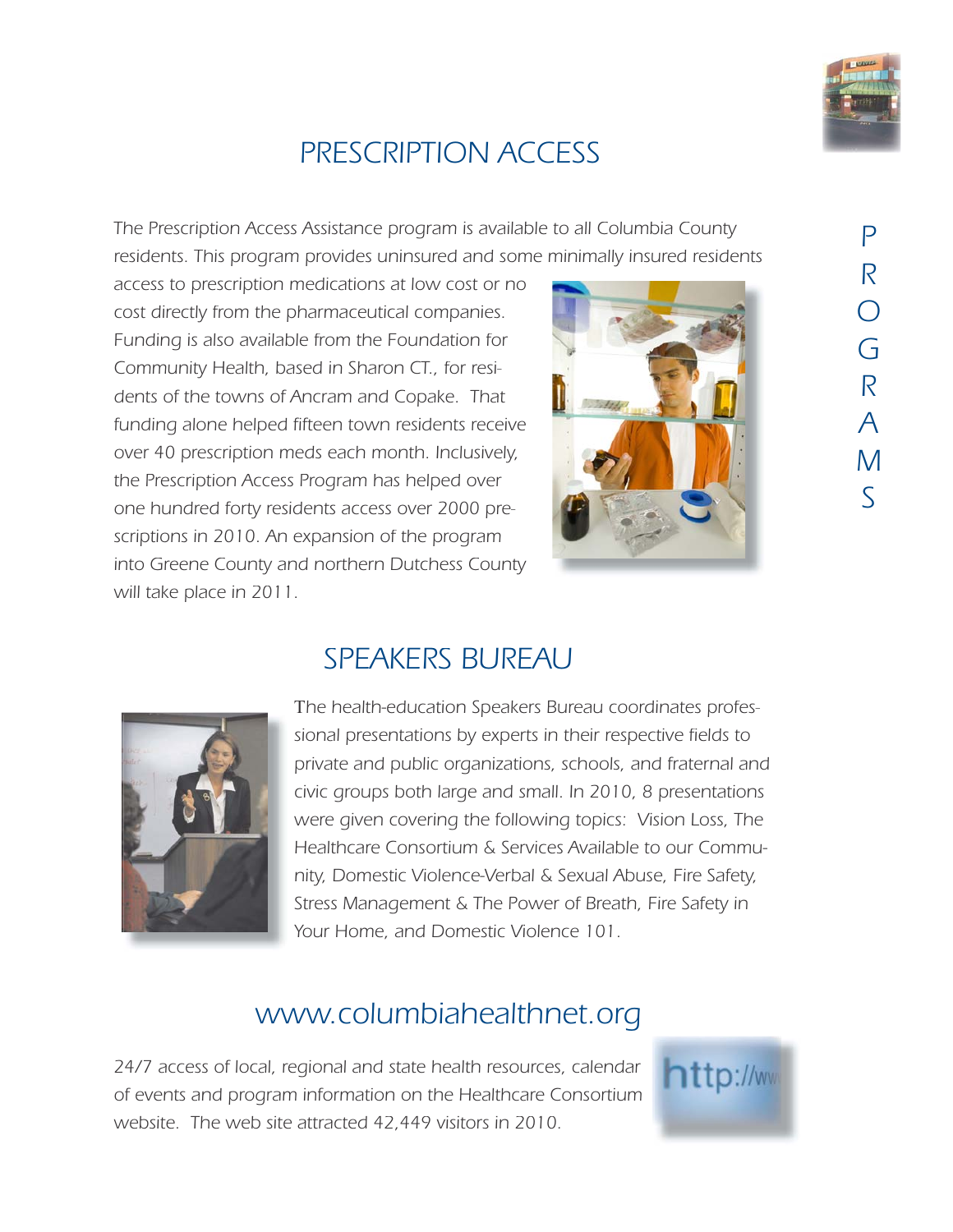

*F*

## *ASSETS FY 2009-2010 FINANCIAL STATEMENT*

|                                                             |                                                                                                                                                               | 2010                                                 |
|-------------------------------------------------------------|---------------------------------------------------------------------------------------------------------------------------------------------------------------|------------------------------------------------------|
| $\mathsf{N}$<br>$\mathcal{A}_{\mathcal{A}}$<br>$\mathsf{N}$ | <b>Current Assets</b><br>Cash and cash equivalents<br>Grants receivable<br>Investments<br>Prepaid expenses                                                    | \$<br>142,815<br>296,605<br>28,036<br>1,840          |
| $\overline{\mathcal{A}}$                                    | <b>Total Current Assets</b>                                                                                                                                   | 469,296                                              |
|                                                             | Property, Plant and Equipment,<br>Net of Accumulated Depreciation                                                                                             | <u>103,757</u>                                       |
| P                                                           |                                                                                                                                                               | \$<br>573,053                                        |
|                                                             | <b>LIABILITIES AND NET ASSETS</b>                                                                                                                             |                                                      |
|                                                             | <b>Current Liabilities:</b><br>Accounts payable<br>Accrued wages and benefits<br>Accrued compensated absences<br>Accrued expenses<br>Advanced funding payable | \$<br>64,928<br>30,917<br>23,900<br>12,315<br>23,456 |
|                                                             | <b>Total Current Liabilities</b>                                                                                                                              | <u>155,606</u>                                       |
|                                                             | Net Assets:<br>Temporarily restricted<br>Unrestricted                                                                                                         | 85,282<br>332,165<br>417,447                         |
|                                                             |                                                                                                                                                               | \$<br><u>573,053</u>                                 |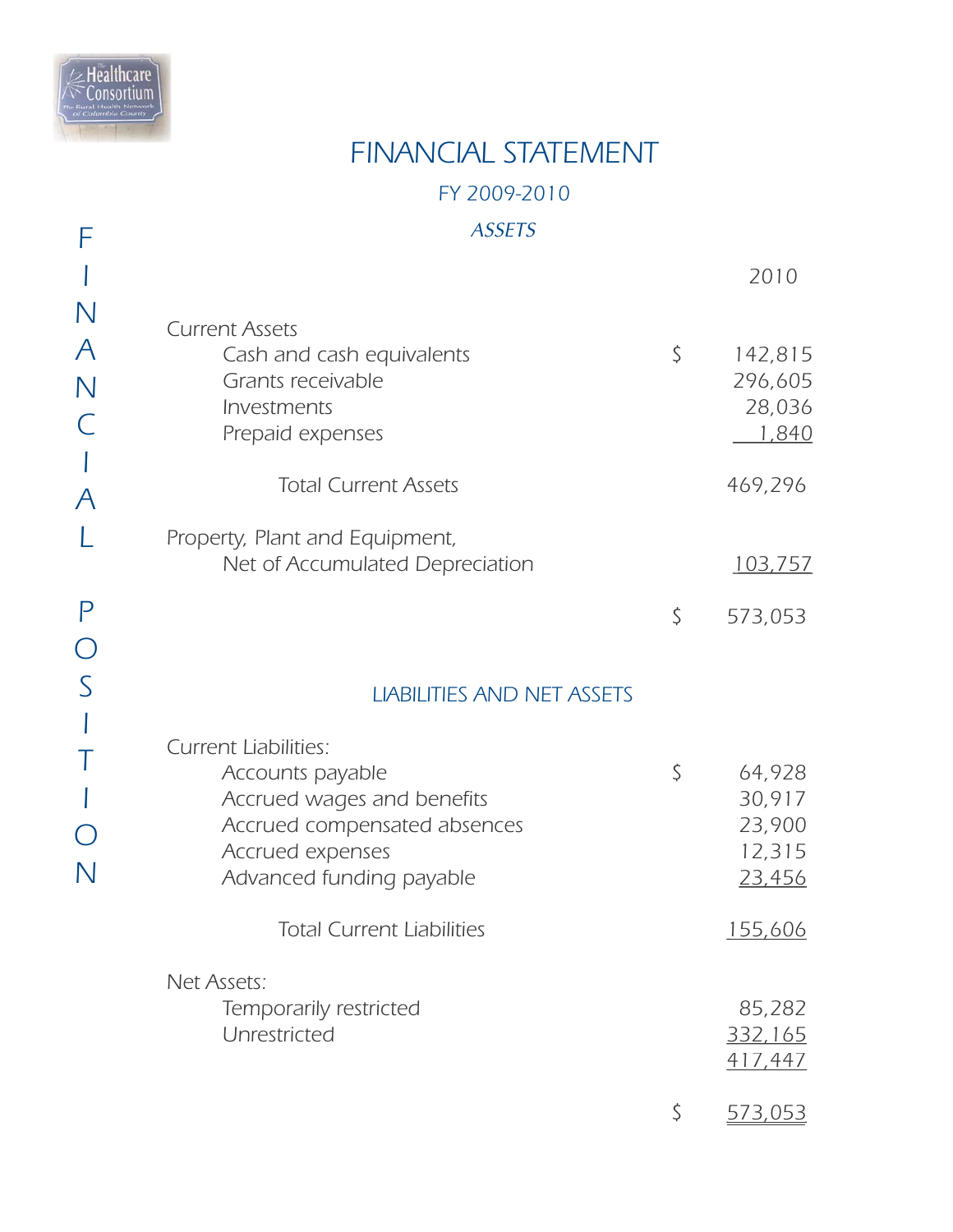

## *FUNDING SOURCES*

| New York State Department of Health          |  |
|----------------------------------------------|--|
| New York State Department of Social Services |  |
| New York State Office for the Aging          |  |
| Health Research Institute                    |  |
| Columbia County Government                   |  |
| Columbia County Departments                  |  |
| Foundation for Community Health              |  |
| Greene County Rural Health Network           |  |
| Northeast Health                             |  |
| Berkshire Taconic Community Foundation       |  |
| <b>Bank of Greene County</b>                 |  |
| Hudson River Bank & Trust Company Foundation |  |
| <b>Private Donations</b>                     |  |

## *FUNDING HISTORY*

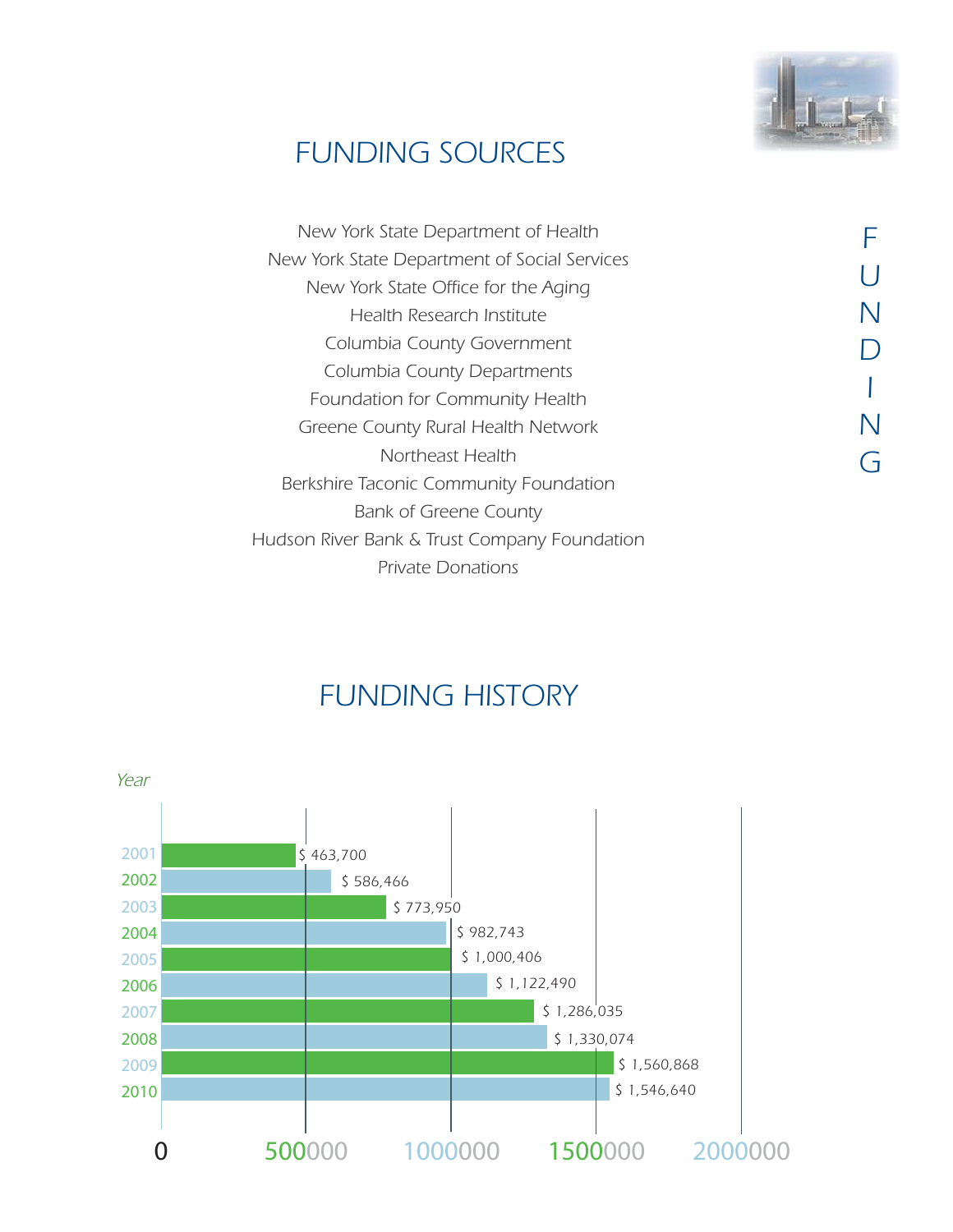

## *PROGRAM FUNDING*



| <b>Rural Health Network</b>             | \$199,028 |
|-----------------------------------------|-----------|
| <b>Facilitated Enrollment</b>           | 168,152   |
| <b>Tobacco Control &amp; Prevention</b> | 190,733   |
| Heal NY Phase 9                         | 62,408    |
| <b>Integrated Cancer Services</b>       | 269,338   |
| NY Connects/Columbia County DSS         | 87,429    |
| Childhood Overweight & Obesity          | 124,155   |
| Preventative Dental & COLA Funds        | 37,761    |
| Transportation                          | 253,479   |
| Columbia County Government              | 79,598    |
| Donations & Other                       | 42,807    |
| <b>Foundation Grants</b>                | 31,152    |

*Total 2009-2010 Revenue from all sources:*

*\$1,546,640*